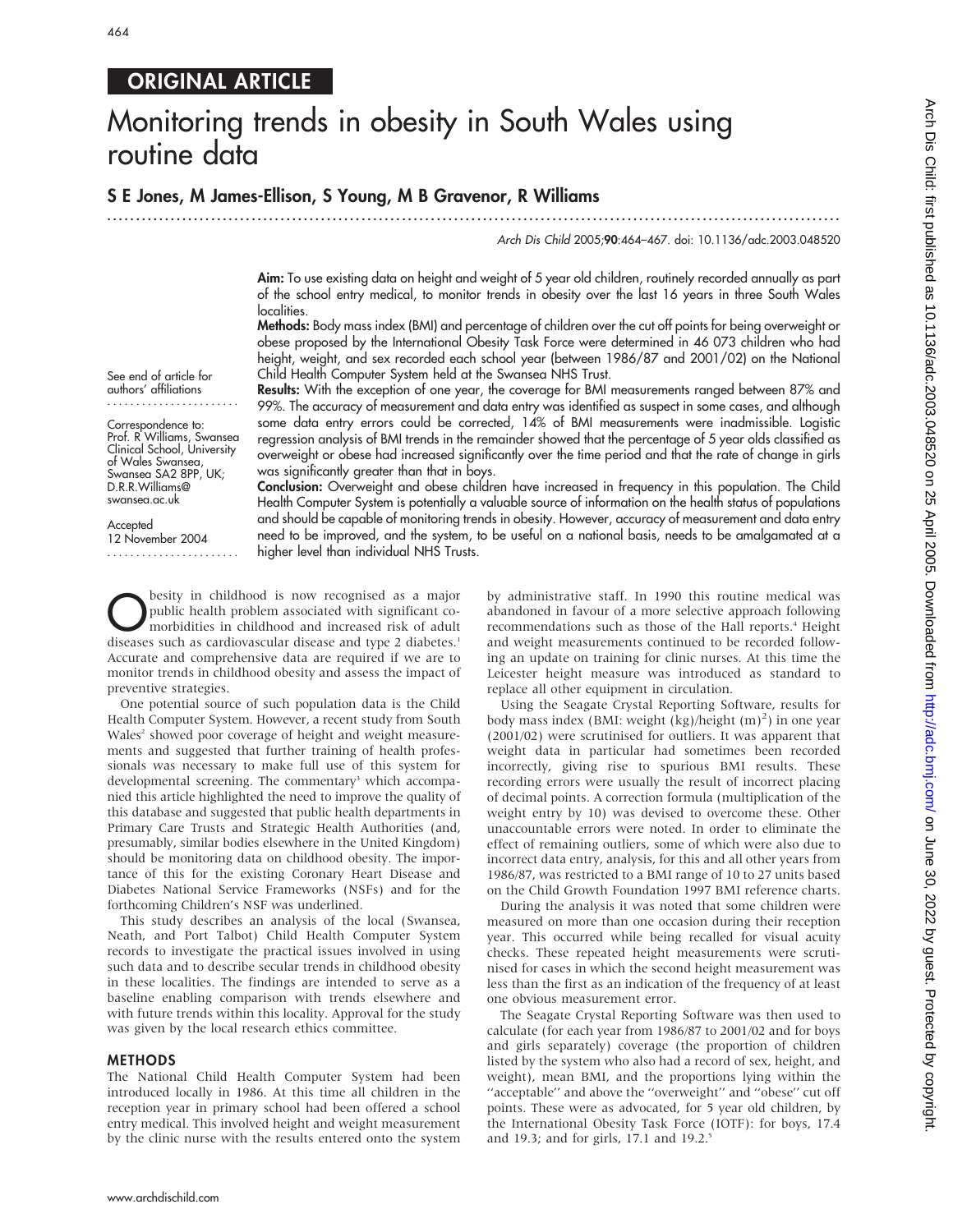| $\begin{array}{l} 1197 \\ 1117 \\ 1132 \\ 93.2 \\ 410 \\ 63.2 \\ 50.08 \\ 98.8 \\ 15.9 \\ 15.9 \\ 15.9 \\ \end{array}$<br>1991/92<br>16/0661 06/6861<br>$\begin{array}{l} 1261 \\ 117 \\ 1180 \\ 1180 \\ 1140 \\ 1140 \\ 1200 \\ 1200 \\ 1200 \\ 1200 \\ 1200 \\ 1200 \\ 1200 \\ 1200 \\ 1200 \\ 1200 \\ 1200 \\ 1200 \\ 1200 \\ 1200 \\ 1200 \\ 1200 \\ 1200 \\ 1200 \\ 1200 \\ 1200 \\ 1200 \\ 1200 \\ 1200 \\ 1200 \\ 1200 \\ 1200 \\ 1200 \\ 1200 \\ 1200 \\ 120$<br>1625<br>1521 - 1526<br>1636 - 1536 - 1627<br>161 - 1627 - 1637 - 1641 - 1641 - 1641 - 1641 - 1641 - 1641 - 1641 - 1641 - 1641 - 1641 - 1<br>1986/87 1987/88 1988/89<br>$\begin{array}{cc} 1406 \\ 1342 \\ 1345 \\ 95.5 \\ 96.8 \\ 133.9 \\ 134.9 \\ 133.9 \\ 14.0 \\ 15.8 \\ 19.8 \\ 19.8 \\ 19.9 \\ 14.0 \\ 15.9 \\ 16.9 \\ 18.9 \\ 19.9 \\ 19.9 \\ 14.0 \\ 15.9 \\ 16.9 \\ 17.0 \\ 18.0 \\ 19.0 \\ 19.0 \\ 19.0 \\ 19.0 \\ 19.0 \\ 19.0 \\ 19.0 \\ 19.0 \\ 19.0 \\ 19.0 \\ 19.0 \\$<br>$\begin{array}{r} 1674 \\ 167.4 \\ 23.3 \\ 1264 \\ 1668 \\ 167.0 \\ 168.0 \\ 169.0 \\ 169.0 \\ 159.0 \\ 159.0 \\ 159.0 \\ 159.0 \\ 159.0 \\ 159.0 \\ 159.0 \\ 159.0 \\ 159.0 \\ 159.0 \\ 159.0 \\ 159.0 \\ 159.0 \\ 159.0 \\ 159.0 \\ 159.0 \\ 159.0 \\ 159.0 \\ 159.0 \\ 159.0 \\ 159.0 \\ 159.0 \\$<br>1719<br>School year<br>1611<br>(98.2)<br>17<br>1605<br>(97.8)<br>5.1<br>19.9<br>15.8<br>940<br>$\overline{a}$<br>and |  |  |         |                                   |                                      |                                                                |         |                                                                                                                                                                                                                                                                                                               |                                                                                                                      |                                            |
|-------------------------------------------------------------------------------------------------------------------------------------------------------------------------------------------------------------------------------------------------------------------------------------------------------------------------------------------------------------------------------------------------------------------------------------------------------------------------------------------------------------------------------------------------------------------------------------------------------------------------------------------------------------------------------------------------------------------------------------------------------------------------------------------------------------------------------------------------------------------------------------------------------------------------------------------------------------------------------------------------------------------------------------------------------------------------------------------------------------------------------------------------------------------------------------------------------------------------------------------------------------------------------------------------------------------------------------------------------------------------------------------------|--|--|---------|-----------------------------------|--------------------------------------|----------------------------------------------------------------|---------|---------------------------------------------------------------------------------------------------------------------------------------------------------------------------------------------------------------------------------------------------------------------------------------------------------------|----------------------------------------------------------------------------------------------------------------------|--------------------------------------------|
|                                                                                                                                                                                                                                                                                                                                                                                                                                                                                                                                                                                                                                                                                                                                                                                                                                                                                                                                                                                                                                                                                                                                                                                                                                                                                                                                                                                                 |  |  |         |                                   |                                      |                                                                |         |                                                                                                                                                                                                                                                                                                               |                                                                                                                      |                                            |
| No. on system                                                                                                                                                                                                                                                                                                                                                                                                                                                                                                                                                                                                                                                                                                                                                                                                                                                                                                                                                                                                                                                                                                                                                                                                                                                                                                                                                                                   |  |  | 1992/93 | 1996/0991 99/2991 29/4991 1996/97 |                                      |                                                                | 1997/98 | 1998/99 1999/00                                                                                                                                                                                                                                                                                               | 2000/01                                                                                                              | 2001/02                                    |
| Records of sex, weight, and height (%)                                                                                                                                                                                                                                                                                                                                                                                                                                                                                                                                                                                                                                                                                                                                                                                                                                                                                                                                                                                                                                                                                                                                                                                                                                                                                                                                                          |  |  |         |                                   |                                      |                                                                |         |                                                                                                                                                                                                                                                                                                               |                                                                                                                      |                                            |
| No. (and %) with usable sex, height,<br>Vo. of corrections made (see text)<br>Outside plausible range of BMI                                                                                                                                                                                                                                                                                                                                                                                                                                                                                                                                                                                                                                                                                                                                                                                                                                                                                                                                                                                                                                                                                                                                                                                                                                                                                    |  |  |         |                                   | 98<br>43 (43.8)                      |                                                                |         |                                                                                                                                                                                                                                                                                                               |                                                                                                                      | 2062<br>1770 (85.8)                        |
|                                                                                                                                                                                                                                                                                                                                                                                                                                                                                                                                                                                                                                                                                                                                                                                                                                                                                                                                                                                                                                                                                                                                                                                                                                                                                                                                                                                                 |  |  |         |                                   |                                      |                                                                |         |                                                                                                                                                                                                                                                                                                               |                                                                                                                      |                                            |
|                                                                                                                                                                                                                                                                                                                                                                                                                                                                                                                                                                                                                                                                                                                                                                                                                                                                                                                                                                                                                                                                                                                                                                                                                                                                                                                                                                                                 |  |  |         |                                   |                                      |                                                                |         |                                                                                                                                                                                                                                                                                                               |                                                                                                                      |                                            |
|                                                                                                                                                                                                                                                                                                                                                                                                                                                                                                                                                                                                                                                                                                                                                                                                                                                                                                                                                                                                                                                                                                                                                                                                                                                                                                                                                                                                 |  |  |         |                                   |                                      |                                                                |         |                                                                                                                                                                                                                                                                                                               |                                                                                                                      |                                            |
| weight entries                                                                                                                                                                                                                                                                                                                                                                                                                                                                                                                                                                                                                                                                                                                                                                                                                                                                                                                                                                                                                                                                                                                                                                                                                                                                                                                                                                                  |  |  |         |                                   | $\frac{3}{43}$ (43.8)                |                                                                |         |                                                                                                                                                                                                                                                                                                               |                                                                                                                      | (85.8)<br>1769                             |
| Mean age (years)                                                                                                                                                                                                                                                                                                                                                                                                                                                                                                                                                                                                                                                                                                                                                                                                                                                                                                                                                                                                                                                                                                                                                                                                                                                                                                                                                                                |  |  |         |                                   |                                      | 2101<br>2058, 2058<br>2058, 2058, 2051<br>2051<br>2051<br>2051 |         | $\begin{array}{l} 1775 \\ 1749 \\ 18.5 \\ 18.5 \\ 17.7 \\ 18.7 \\ 19.8 \\ 19.0 \\ 19.0 \\ 19.0 \\ 19.0 \\ 19.0 \\ 19.0 \\ 19.0 \\ 19.0 \\ 19.0 \\ 19.0 \\ 19.0 \\ 19.0 \\ 19.0 \\ 19.0 \\ 19.0 \\ 19.0 \\ 19.0 \\ 19.0 \\ 19.0 \\ 19.0 \\ 19.0 \\ 19.0 \\ 19.0 \\ 19.0 \\ 19.0 \\ 19.0 \\ 19.0 \\ 19.0 \\ 19$ | $1800$<br>$1810$<br>$1810$<br>$1810$<br>$1810$<br>$1810$<br>$1810$<br>$1810$<br>$1810$<br>$1810$<br>$1810$<br>$1810$ |                                            |
| Mean height (cm)                                                                                                                                                                                                                                                                                                                                                                                                                                                                                                                                                                                                                                                                                                                                                                                                                                                                                                                                                                                                                                                                                                                                                                                                                                                                                                                                                                                |  |  |         |                                   |                                      |                                                                |         |                                                                                                                                                                                                                                                                                                               |                                                                                                                      |                                            |
|                                                                                                                                                                                                                                                                                                                                                                                                                                                                                                                                                                                                                                                                                                                                                                                                                                                                                                                                                                                                                                                                                                                                                                                                                                                                                                                                                                                                 |  |  |         |                                   |                                      |                                                                |         |                                                                                                                                                                                                                                                                                                               |                                                                                                                      |                                            |
| Mean weight                                                                                                                                                                                                                                                                                                                                                                                                                                                                                                                                                                                                                                                                                                                                                                                                                                                                                                                                                                                                                                                                                                                                                                                                                                                                                                                                                                                     |  |  |         |                                   | $4.9$<br>$108.4$<br>$18.5$<br>$15.7$ |                                                                |         |                                                                                                                                                                                                                                                                                                               |                                                                                                                      | $\frac{5.1}{110.0}$<br>$\frac{19.7}{16.2}$ |
| Viean BMI (ka/m <sup>-</sup>                                                                                                                                                                                                                                                                                                                                                                                                                                                                                                                                                                                                                                                                                                                                                                                                                                                                                                                                                                                                                                                                                                                                                                                                                                                                                                                                                                    |  |  |         |                                   |                                      |                                                                |         |                                                                                                                                                                                                                                                                                                               |                                                                                                                      |                                            |

| Table 2 Girls with height and weight records by school year and those wit |                       |                                 |                                                                                                                                                                                                                                                                                                                                                                                                                |                                       | ithin specified ranges of BMI                                                                                         |         |         |                                                                                |                                                                                                     |                                                                            |                                                                                                                                                                                                                                                                                                               |                                                                                                                                                                                                                                                                                                     |                                                                                                                                                                                                                                                                                                               |                                                               |                                         |
|---------------------------------------------------------------------------|-----------------------|---------------------------------|----------------------------------------------------------------------------------------------------------------------------------------------------------------------------------------------------------------------------------------------------------------------------------------------------------------------------------------------------------------------------------------------------------------|---------------------------------------|-----------------------------------------------------------------------------------------------------------------------|---------|---------|--------------------------------------------------------------------------------|-----------------------------------------------------------------------------------------------------|----------------------------------------------------------------------------|---------------------------------------------------------------------------------------------------------------------------------------------------------------------------------------------------------------------------------------------------------------------------------------------------------------|-----------------------------------------------------------------------------------------------------------------------------------------------------------------------------------------------------------------------------------------------------------------------------------------------------|---------------------------------------------------------------------------------------------------------------------------------------------------------------------------------------------------------------------------------------------------------------------------------------------------------------|---------------------------------------------------------------|-----------------------------------------|
|                                                                           | School year           |                                 |                                                                                                                                                                                                                                                                                                                                                                                                                |                                       |                                                                                                                       |         |         |                                                                                |                                                                                                     |                                                                            |                                                                                                                                                                                                                                                                                                               |                                                                                                                                                                                                                                                                                                     |                                                                                                                                                                                                                                                                                                               |                                                               |                                         |
|                                                                           |                       | 1986/87 1987/88 1988/89 1989/90 |                                                                                                                                                                                                                                                                                                                                                                                                                | 16/0661                               | 1991/92                                                                                                               | 1992/93 | 1993/94 | 1994/95                                                                        | 1995/96                                                                                             | 1996/97                                                                    | 1997/98                                                                                                                                                                                                                                                                                                       | 1998/99                                                                                                                                                                                                                                                                                             | 1999/00                                                                                                                                                                                                                                                                                                       | 2000/01                                                       | 2001/02                                 |
| No. on system                                                             | 549                   | 1667                            |                                                                                                                                                                                                                                                                                                                                                                                                                | 138                                   |                                                                                                                       |         |         |                                                                                |                                                                                                     |                                                                            |                                                                                                                                                                                                                                                                                                               |                                                                                                                                                                                                                                                                                                     |                                                                                                                                                                                                                                                                                                               |                                                               |                                         |
| Records of sex, weight, and height (%)                                    | 1517                  |                                 |                                                                                                                                                                                                                                                                                                                                                                                                                | 986 (86.6)                            |                                                                                                                       |         |         | 42 (51.2)                                                                      |                                                                                                     |                                                                            |                                                                                                                                                                                                                                                                                                               |                                                                                                                                                                                                                                                                                                     |                                                                                                                                                                                                                                                                                                               |                                                               | 1958<br>1724 (88.0)                     |
|                                                                           |                       | $1628$<br>$97.7$<br>$-1$        |                                                                                                                                                                                                                                                                                                                                                                                                                |                                       |                                                                                                                       |         |         |                                                                                |                                                                                                     |                                                                            |                                                                                                                                                                                                                                                                                                               |                                                                                                                                                                                                                                                                                                     |                                                                                                                                                                                                                                                                                                               |                                                               |                                         |
| Outside plausible range of BMI                                            | (97.9)                |                                 |                                                                                                                                                                                                                                                                                                                                                                                                                |                                       |                                                                                                                       |         |         |                                                                                |                                                                                                     |                                                                            |                                                                                                                                                                                                                                                                                                               |                                                                                                                                                                                                                                                                                                     |                                                                                                                                                                                                                                                                                                               |                                                               |                                         |
| No. of corrections made (see text)                                        |                       |                                 |                                                                                                                                                                                                                                                                                                                                                                                                                |                                       |                                                                                                                       |         |         |                                                                                |                                                                                                     |                                                                            |                                                                                                                                                                                                                                                                                                               |                                                                                                                                                                                                                                                                                                     |                                                                                                                                                                                                                                                                                                               |                                                               |                                         |
|                                                                           |                       |                                 | $\begin{array}{@{}c@{\hspace{1em}}c@{\hspace{1em}}c@{\hspace{1em}}c@{\hspace{1em}}c@{\hspace{1em}}c@{\hspace{1em}}c@{\hspace{1em}}c@{\hspace{1em}}c@{\hspace{1em}}c@{\hspace{1em}}c@{\hspace{1em}}c@{\hspace{1em}}c@{\hspace{1em}}c@{\hspace{1em}}c@{\hspace{1em}}c@{\hspace{1em}}c@{\hspace{1em}}c@{\hspace{1em}}c@{\hspace{1em}}c@{\hspace{1em}}c@{\hspace{1em}}c@{\hspace{1em}}c@{\hspace{1em}}c@{\hspace{$ | 983 (86.3)                            | 1131 1186<br>1006 (88.9) 1076<br>1006 (89.7) 1076<br>139<br>139 1075<br>5.0<br>5.87 107.9<br>13.87 13.9<br>13.87 13.9 |         |         | $\begin{array}{c} 2 \\ 42 \\ 5.1 \\ 108.5 \\ 18.9 \\ 18.9 \\ 15.9 \end{array}$ | $1512$<br>$1883$<br>$1883$<br>$1872$<br>$157$<br>$157$<br>$157$<br>$157$<br>$157$<br>$157$<br>$157$ | 1858<br>1832 5<br>1832 538 530 531<br>1932 532 532 534<br>1941 532 532 543 | $\begin{array}{l} 1759 \\ 1733 \\ 1831 \\ 1841 \\ 1733 \\ 1851 \\ 1833 \\ 1963 \\ 1963 \\ 1963 \\ 1963 \\ 1963 \\ 1963 \\ 1963 \\ 1963 \\ 1963 \\ 1963 \\ 1963 \\ 1963 \\ 1963 \\ 1963 \\ 1963 \\ 1963 \\ 1963 \\ 1963 \\ 1963 \\ 1963 \\ 1963 \\ 1963 \\ 1963 \\ 1963 \\ 1963 \\ 1963 \\ 1963 \\ 1963 \\ 19$ | $\begin{array}{l} 1683 \\ 1657 \\ 168.5 \\ 188.4 \\ 1498 \\ 169.1 \\ 169.1 \\ 169.1 \\ 169.1 \\ 162.1 \\ 163.2 \\ 164.2 \\ 165.2 \\ 166.2 \\ 168.2 \\ 168.2 \\ 169.2 \\ 169.2 \\ 169.2 \\ 160.2 \\ 160.2 \\ 160.2 \\ 160.2 \\ 160.2 \\ 160.2 \\ 160.2 \\ 160.2 \\ 160.2 \\ 160.2 \\ 160.2 \\ 160.2$ | $\begin{array}{l} 1740 \\ 1714 \\ 0.83 \\ 0.73 \\ 0.73 \\ 0.73 \\ 0.83 \\ 0.09 \\ 0.09 \\ 0.09 \\ 0.09 \\ 0.09 \\ 0.09 \\ 0.09 \\ 0.09 \\ 0.09 \\ 0.09 \\ 0.09 \\ 0.09 \\ 0.09 \\ 0.09 \\ 0.03 \\ 0.03 \\ 0.03 \\ 0.03 \\ 0.03 \\ 0.03 \\ 0.03 \\ 0.03 \\ 0.03 \\ 0.03 \\ 0.03 \\ 0.03 \\ 0.03 \\ 0.03 \\ 0.$ | 1882<br> 715<br> 91.1 <br> 62,5 <br> 62,5 <br> 62,1 <br> 62,1 | 1719 (87.8)                             |
| No. (and %) with usable sex, height,<br>and weight entries                | 1507<br>(97.3)<br>5.1 | $\frac{1622}{97.3}$             |                                                                                                                                                                                                                                                                                                                                                                                                                |                                       |                                                                                                                       |         |         |                                                                                |                                                                                                     |                                                                            |                                                                                                                                                                                                                                                                                                               |                                                                                                                                                                                                                                                                                                     |                                                                                                                                                                                                                                                                                                               |                                                               |                                         |
| Mean age (years)                                                          |                       |                                 |                                                                                                                                                                                                                                                                                                                                                                                                                |                                       |                                                                                                                       |         |         |                                                                                |                                                                                                     |                                                                            |                                                                                                                                                                                                                                                                                                               |                                                                                                                                                                                                                                                                                                     |                                                                                                                                                                                                                                                                                                               |                                                               |                                         |
| Mean height (cm)                                                          | 108.2                 | $\frac{108.0}{18.5}$            |                                                                                                                                                                                                                                                                                                                                                                                                                | $\frac{51}{1080}$<br>$\frac{80}{100}$ |                                                                                                                       |         |         |                                                                                |                                                                                                     |                                                                            |                                                                                                                                                                                                                                                                                                               |                                                                                                                                                                                                                                                                                                     |                                                                                                                                                                                                                                                                                                               |                                                               | $\frac{51}{108.3}$<br>$\frac{83}{16.2}$ |
| Mean weight [kg]                                                          | 18.5                  |                                 |                                                                                                                                                                                                                                                                                                                                                                                                                |                                       |                                                                                                                       |         |         |                                                                                |                                                                                                     |                                                                            |                                                                                                                                                                                                                                                                                                               |                                                                                                                                                                                                                                                                                                     |                                                                                                                                                                                                                                                                                                               |                                                               |                                         |
| Mean BMI (kg/m <sup>2</sup> )                                             | 5.7                   | 5.8                             |                                                                                                                                                                                                                                                                                                                                                                                                                |                                       |                                                                                                                       |         |         |                                                                                |                                                                                                     |                                                                            |                                                                                                                                                                                                                                                                                                               |                                                                                                                                                                                                                                                                                                     |                                                                                                                                                                                                                                                                                                               |                                                               |                                         |
|                                                                           |                       |                                 |                                                                                                                                                                                                                                                                                                                                                                                                                |                                       |                                                                                                                       |         |         |                                                                                |                                                                                                     |                                                                            |                                                                                                                                                                                                                                                                                                               |                                                                                                                                                                                                                                                                                                     |                                                                                                                                                                                                                                                                                                               |                                                               |                                         |

## Trends in obesity 465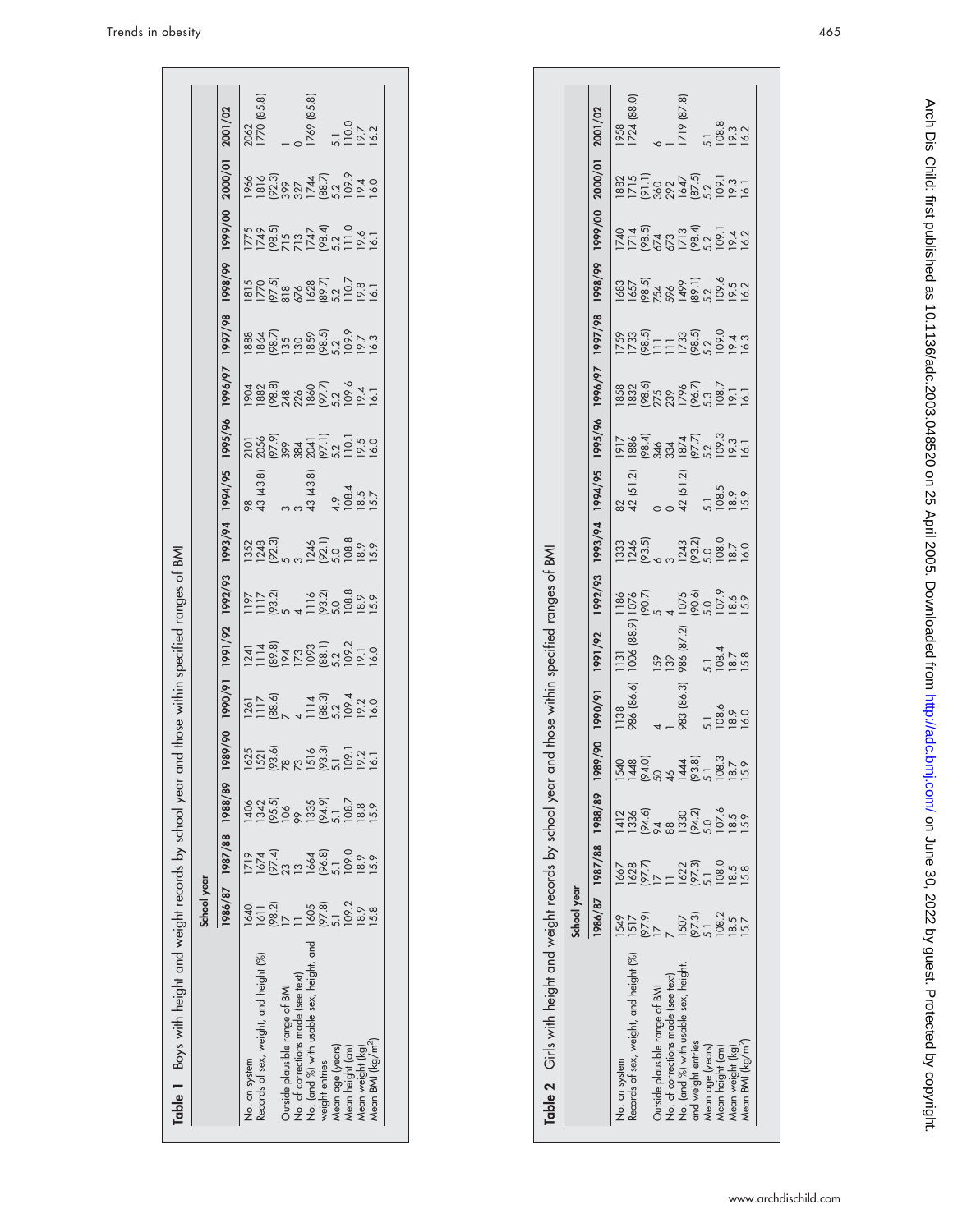

Figure 1 Percentages of boys (aged 5) by IOTF cut off points for being in overweight (grey) and obese (black) categories. \*1994/95 based on 43 individuals only.

Data on the proportion of children in the various BMI categories (acceptable, overweight (but not obese), and obese) were analysed with logistic regression models using the R statistical environment.<sup>6</sup> Time trends were initially investigated using ''year'' as a covariate, alongside a factor coding for additive differences between males and females. An interaction term was then included to test for any differences in the time trend parameters between males and females.

#### RESULTS

Tables 1 and 2 show, for boys and girls respectively, the number of children present on the Child Health Computer System (for example, for boys in  $1986/87$ , n = 1640), the number with any record of sex, height, and weight  $(n = 1611)$ , the number with a calculated BMI outside the plausible range of  $10-27$  (n = 17), the number of records which could be brought within this plausible range by multiplying the recorded weight by 10 ( $n = 11$ ), and the total number of BMI values thus deemed usable  $(n = 1605)$ . Tables 1 and 2 also show the mean age, height, weight, and BMI values for each successive year.

With the exception of 1994/95 which, as noted below, was a year of transition between one system and another, overall coverage ranged between 86.8% (in 1997/98) and 98.5% (2001/02). The minimum and maximum coverage for boys were 85.7% (2001/2002) and 98.5% (1997/98), and for girls, 87.2% (1991/92) and 98.5% (1997/98). Mean height, weight, and BMI at the beginning of this period for boys were 109.2 cm, 18.9 kg, and 15.8 kg/m<sup>2</sup> respectively, compared

with 110.0 cm, 19.7 kg, and 16.2 kg/m<sup>2</sup> at the end; for girls, the equivalent means were 108.2 cm, 18.5 kg, 15.7 kg/m<sup>2</sup>, and  $108.8$  cm, 19.3 kg, and 16.2 kg/m<sup>2</sup>.

Figures 1 and 2 show the proportions of boys and girls respectively who were in the overweight (but not obese) and obese ranges of BMI according to the IOTF BMI cut off points for boys and girls of this age. The proportion of boys within "acceptable", overweight, and obese ranges, in 1986/87 were 86.2%, 11.3%, and 2.5% respectively, while, in 2001/02, these proportions were 81.7%, 13.7%, and 4.6%. For girls, the equivalent proportions were 82.9%, 13.5%, and 3.6% in 1986/ 87, and 73.5%, 19.5% and 6.9% in 2001/02.

Logistic regression analysis showed that the proportion of overweight or obese children increased significantly over the study period ( $p < 0.001$ ). The proportion of overweight or obese girls was, as expected, significantly higher than that of boys, but the data also revealed that the rate of increase in this proportion was significantly higher for girls than boys  $(p < 0.01)$ . The odds of being in either the overweight or obese categories increased at an annual rate of 1.6% for boys, compared to 2.9% for girls. The fitted model estimates a total increase in the proportion of overweight or obese individuals from 14% to 17% for boys and 19% to 26% for girls, over the 16 years of the study (illustrated in fig 3). Logistic regression of the proportion of children without valid sex, height, and weight measurements showed no relation with the year of study.

When the data are broken down into separate overweight and obese categories, the same time trends and sex differences can be seen. There is however, a further suggestion



Figure 2 Percentages of girls (aged 5) by IOTF cut off points for being in overweight (grey) and obese (black) categories. \*1994/95 based on 43 individuals only.